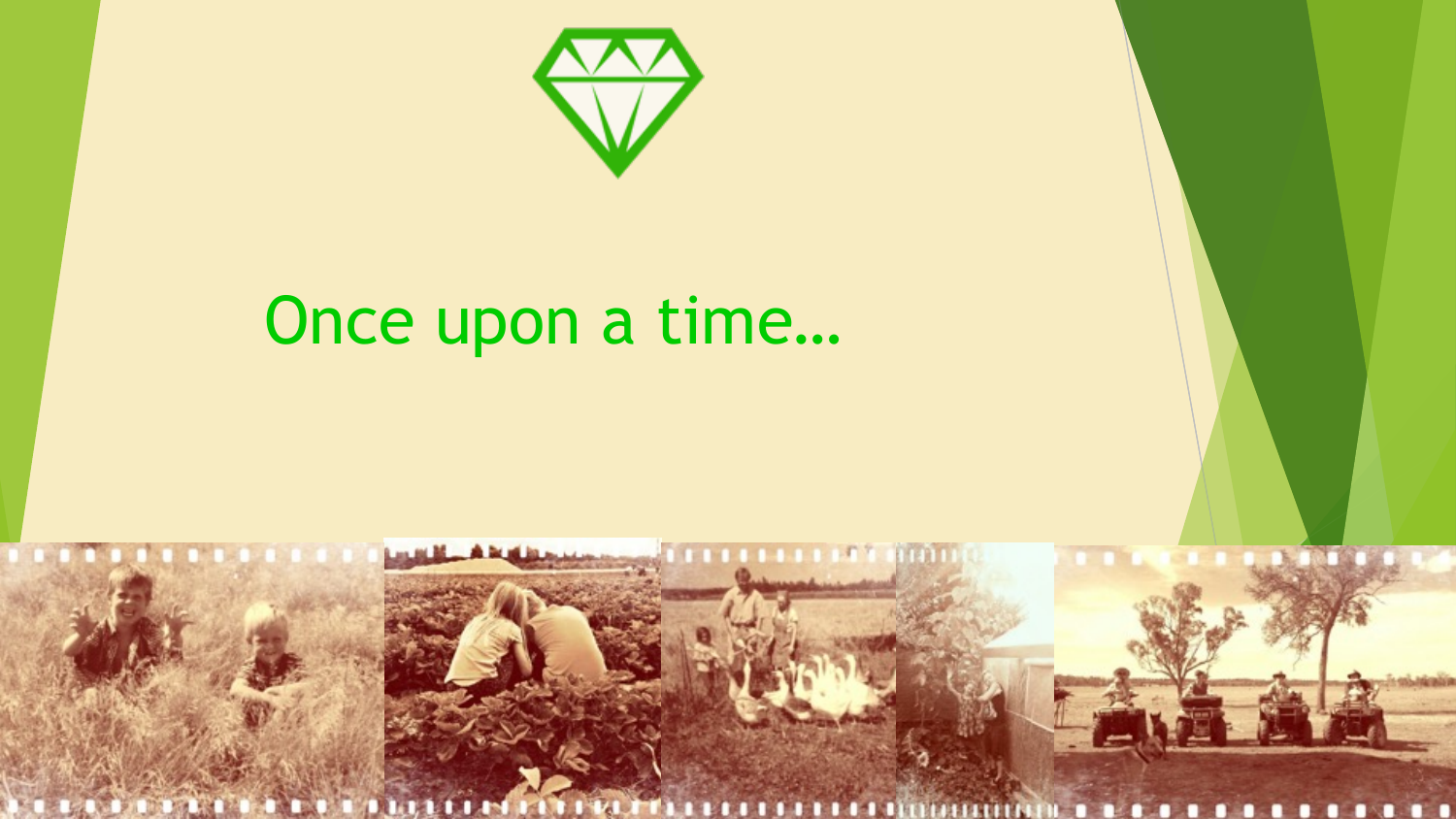#### How can i save time and optimise the output of my harvest and bring in more money?



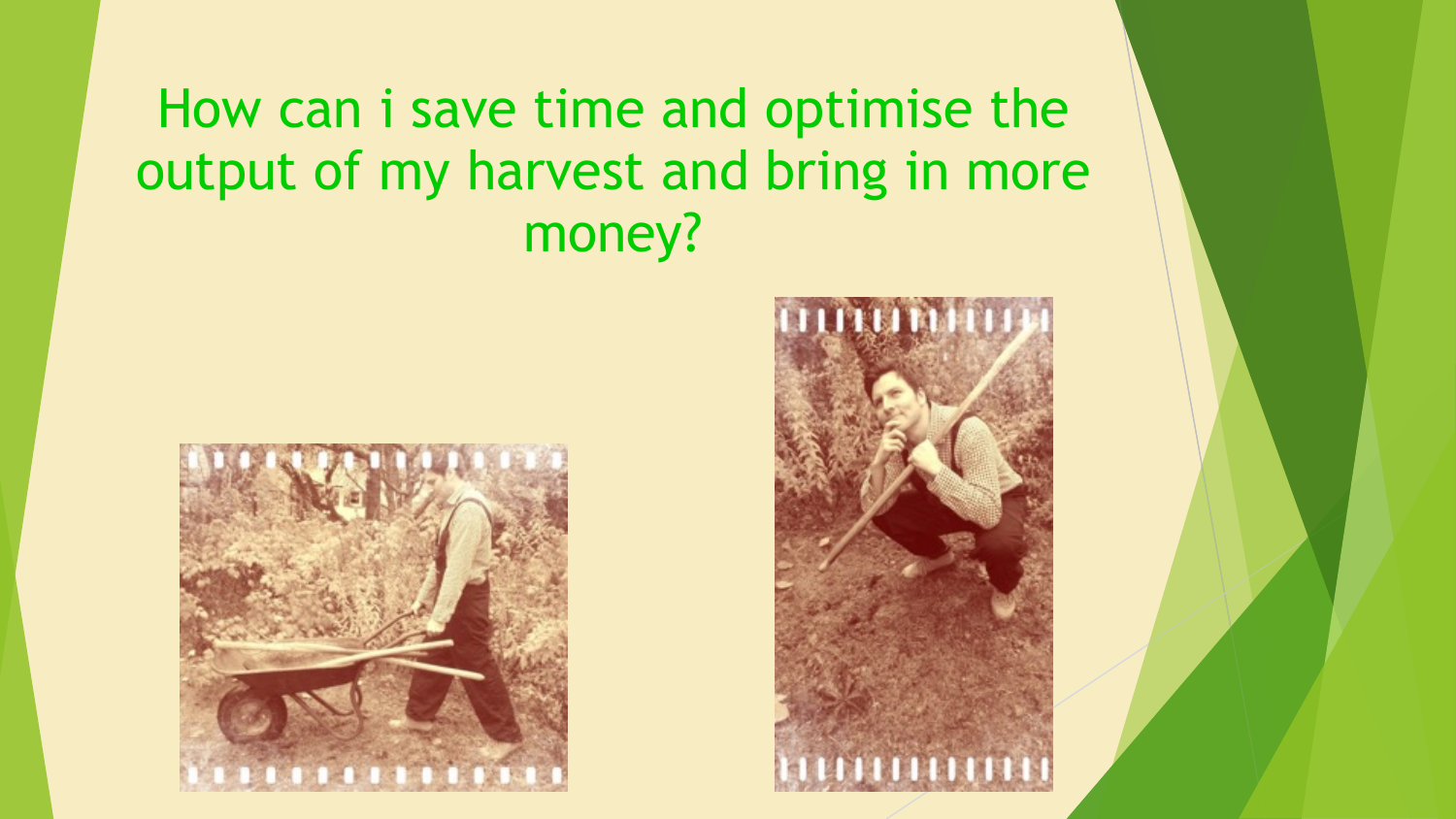Greenhouse **Efficiency** Management



**Connecting Nature** 

Helping farmers optimise and automate the farming process.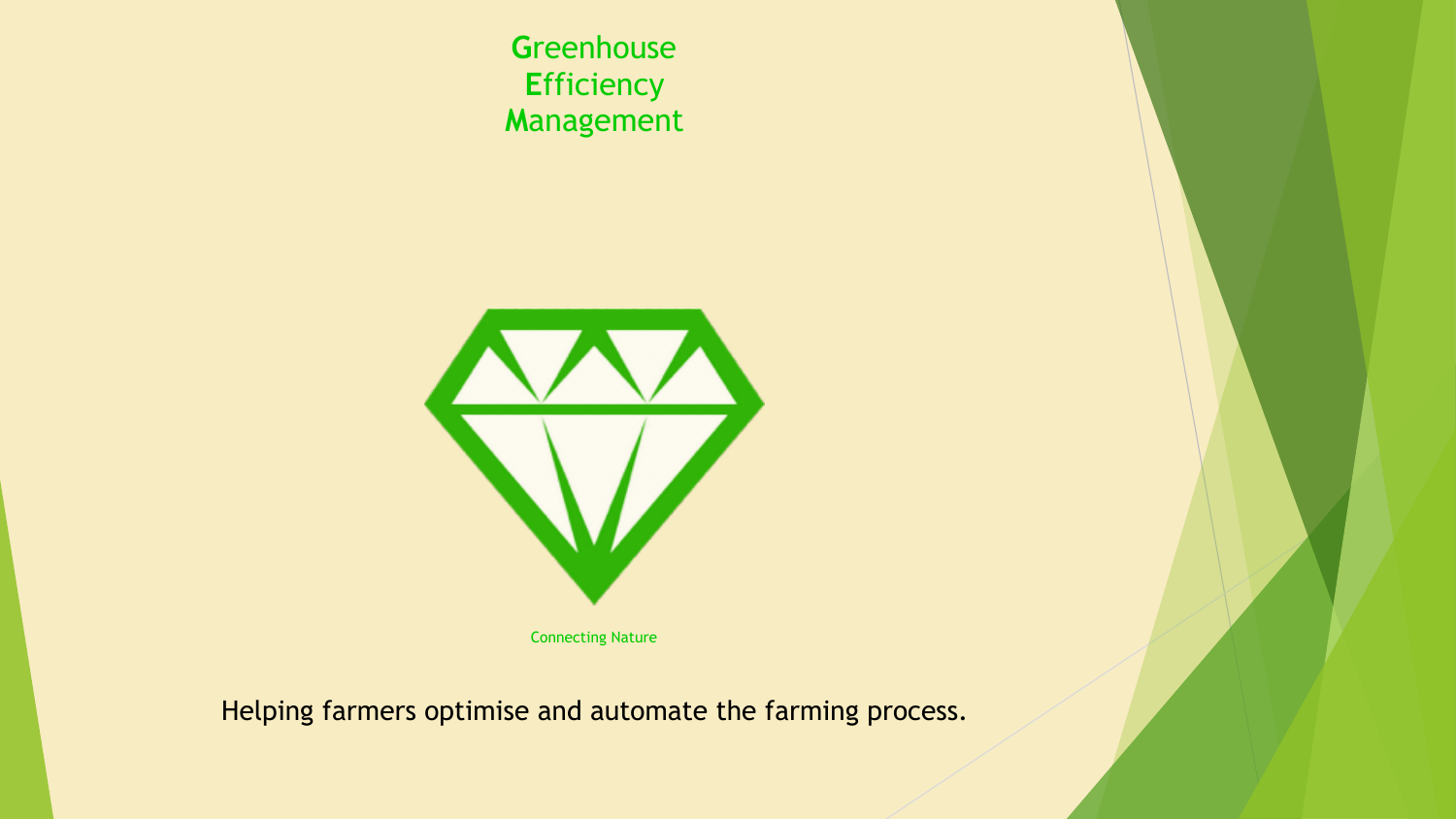### What technologies do I need in order to achieve this?

What sensors are we using?

- $\triangleright$  DHT11
- ➢ Hygrometer
- $\triangleright$  Customed built Conductivity Sensor

What solutions are we offering?

- ➢ Actors:
- $\triangleright$  automatic watering
- $\triangleright$  automatic ventilation
- $>$  etc.

What are we measuring?

- $\triangleright$  Air temperature
- $\triangleright$  Air humidity
- $\triangleright$  Soil humidity
- $>$  Nutrition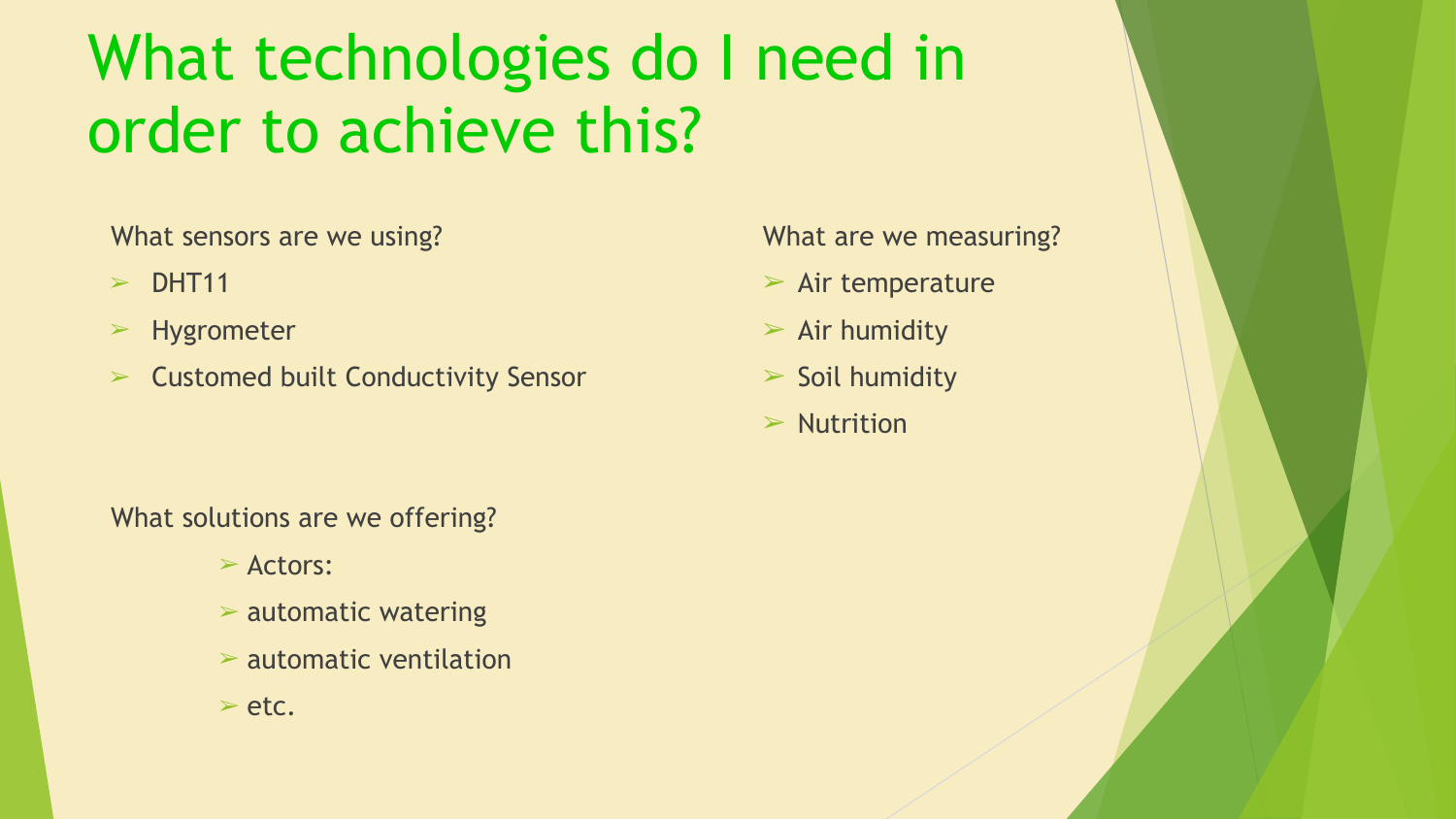#### What do the results look like?



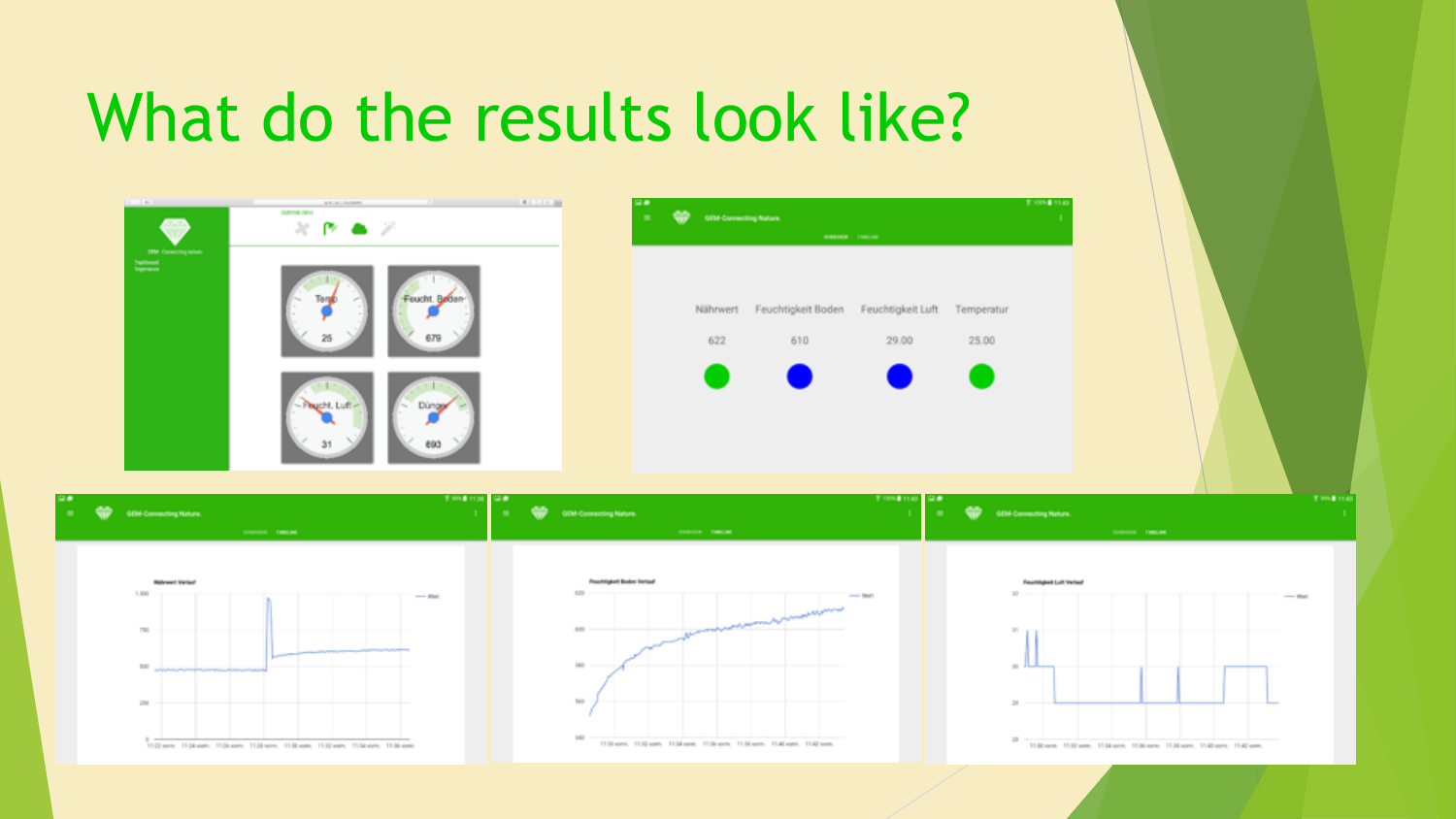# GEM Benefits

- $\geq$  Time Farmers can remotely monitor ther crops
- $\triangleright$  Cost energy costs, water use for irrigation,
- Efficiency improve efficiency of the day to day work
- Enhance environmental Issues water and energy consumtion & plant health
- Improve transparency of the harvesting process and move closer to consumer demands
- Improve decision making process  $\qquad \qquad$  Yield Income  $\epsilon$